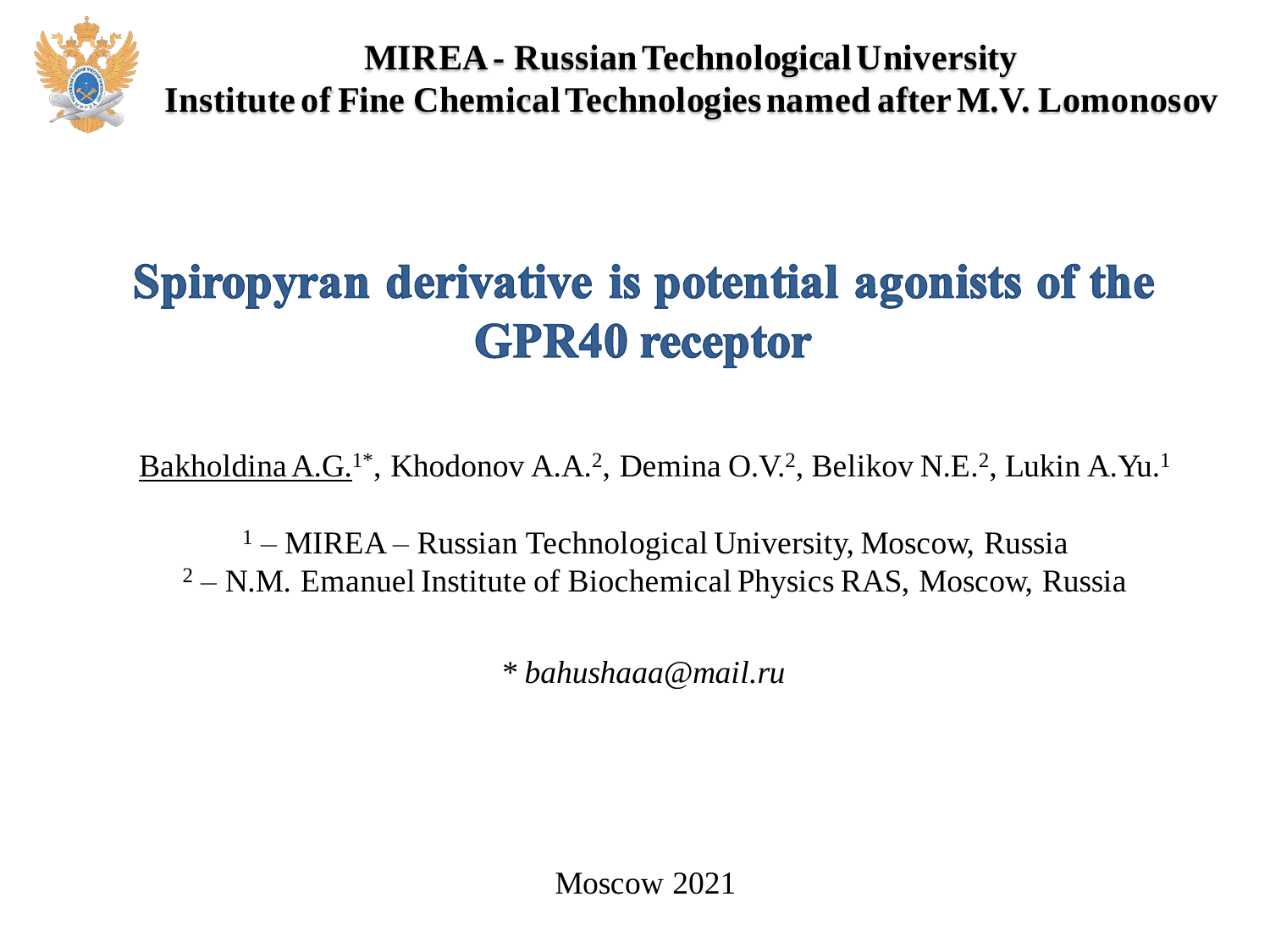## **Photochromism of spiropyrans**



Fig. 1. Synthesis scheme for compound 3-(4-{[(1',3',3'-trimethyl-6-nitro-1',3'-dihydrospiro[chromene-2,2'-indol]-5'-yl)methyl]amino} phenyl)propanoic acid hydrochloride (**3**).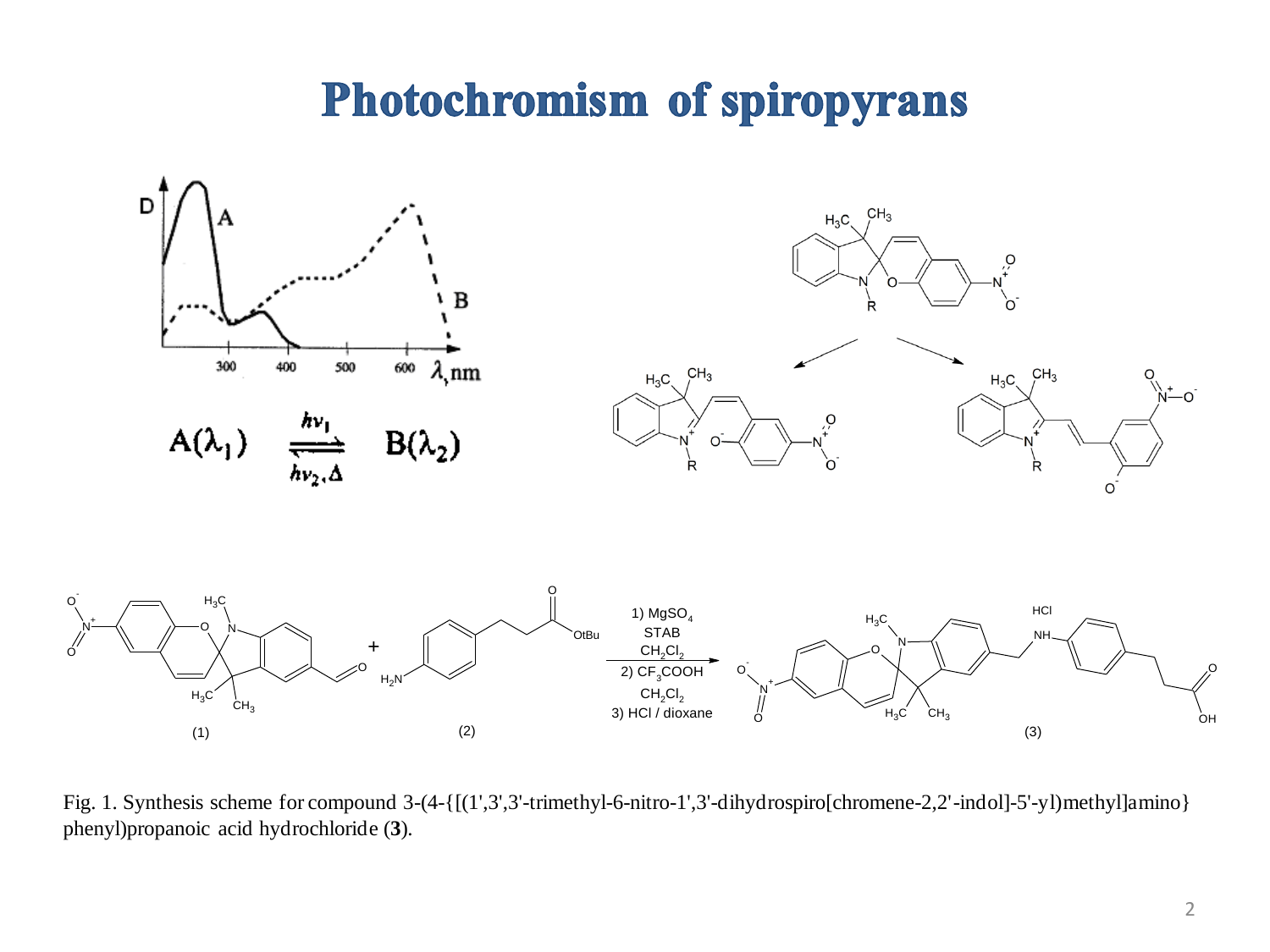Preliminary studies of photochromic behavior and spectral characteristics of 3- (4 -{[(1', 3', 3'-trimethyl-6-nitro-1', 3'-dihydrospiro[chromene-2,2'-indol] -5'-yl) methyl|amino}phenyl)propanoic acid hydrochloride (3)



Absorption spectra of compound (**3**) in ethanol solution, 20 °C. The studies were carried out using a Shimadzu UV-2140 PC spectrophotometer (Japan).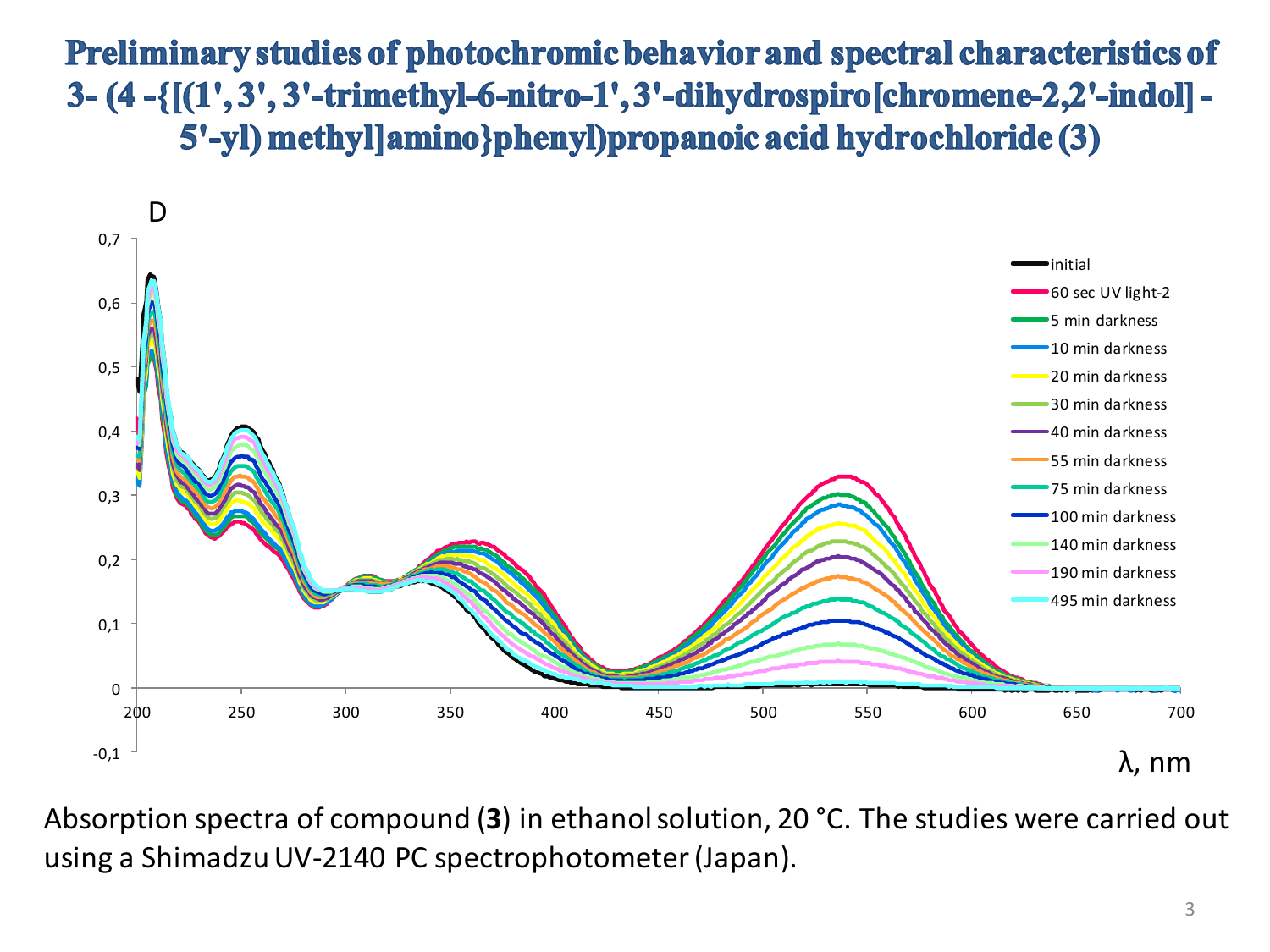Preliminary studies of photochromic behavior and spectral characteristics of 3- (4 -{[(1', 3', 3'-trimethyl-6-nitro-1', 3'-dihydrospiro[chromene-2,2'-indol] -5'-yl) methyl|amino}phenyl)propanoic acid hydrochloride (3)



Comparing spectral specification of compound (**3**) under UV irradiation and subsequent irradiation with HL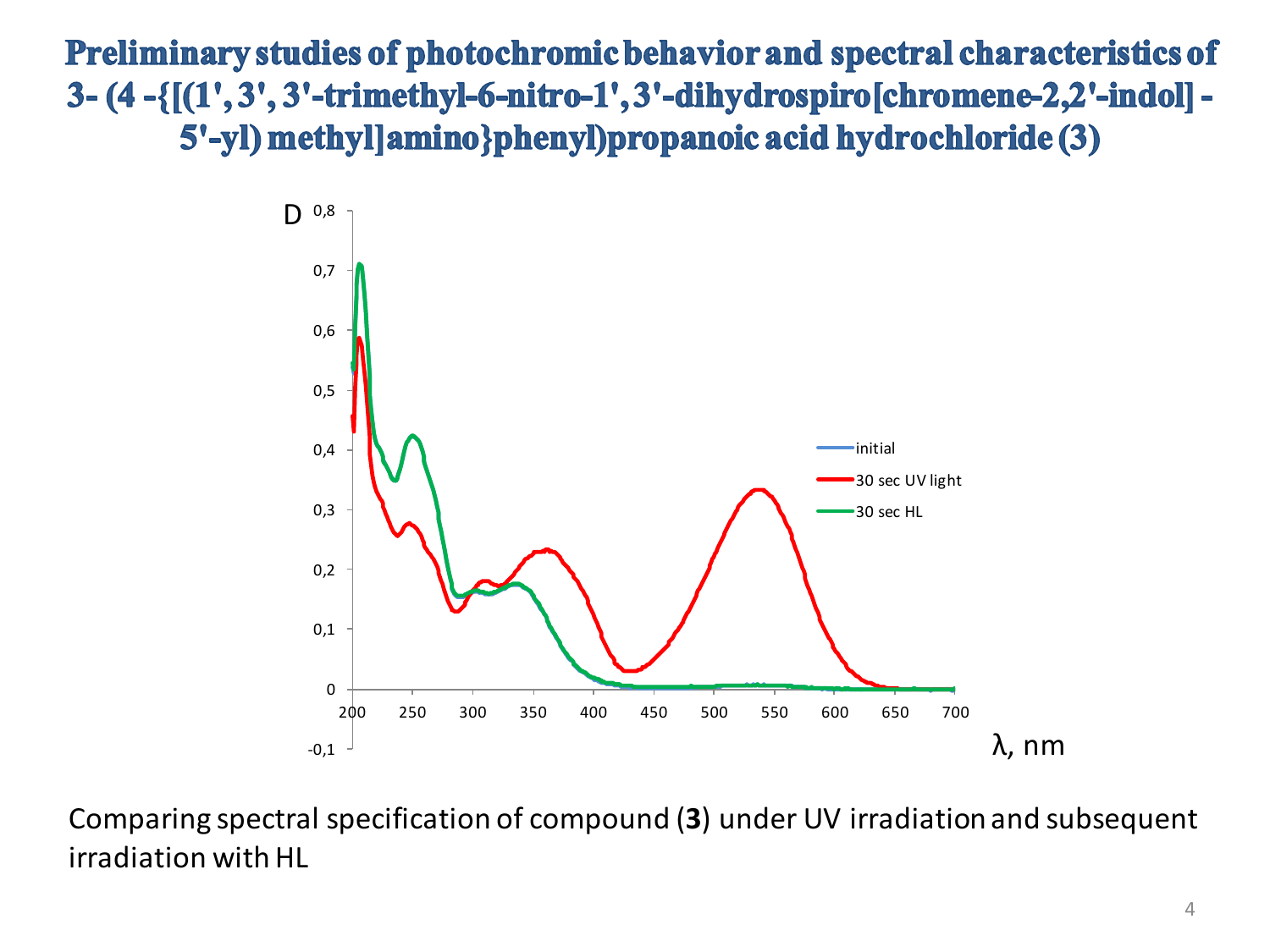Preliminary studies of photochromic behavior and spectral characteristics of 3-(4-{ $[(1', 3', 3'-trimethyl-6-nitro-1', 3'-dihydrospiro[chromene-2,2'-indol]-$ 5'-yl) methyl]amino}phenyl)propanoic acid hydrochloride (3)



Kinetics of photocoloring/photobleaching of compound (**3**) in ethanol solution, obtained at 350 nm, 20 cycles, 20 °C. The studies were carried out using an HR2000 + spectrophotometer module from Ocean Optics (USA).